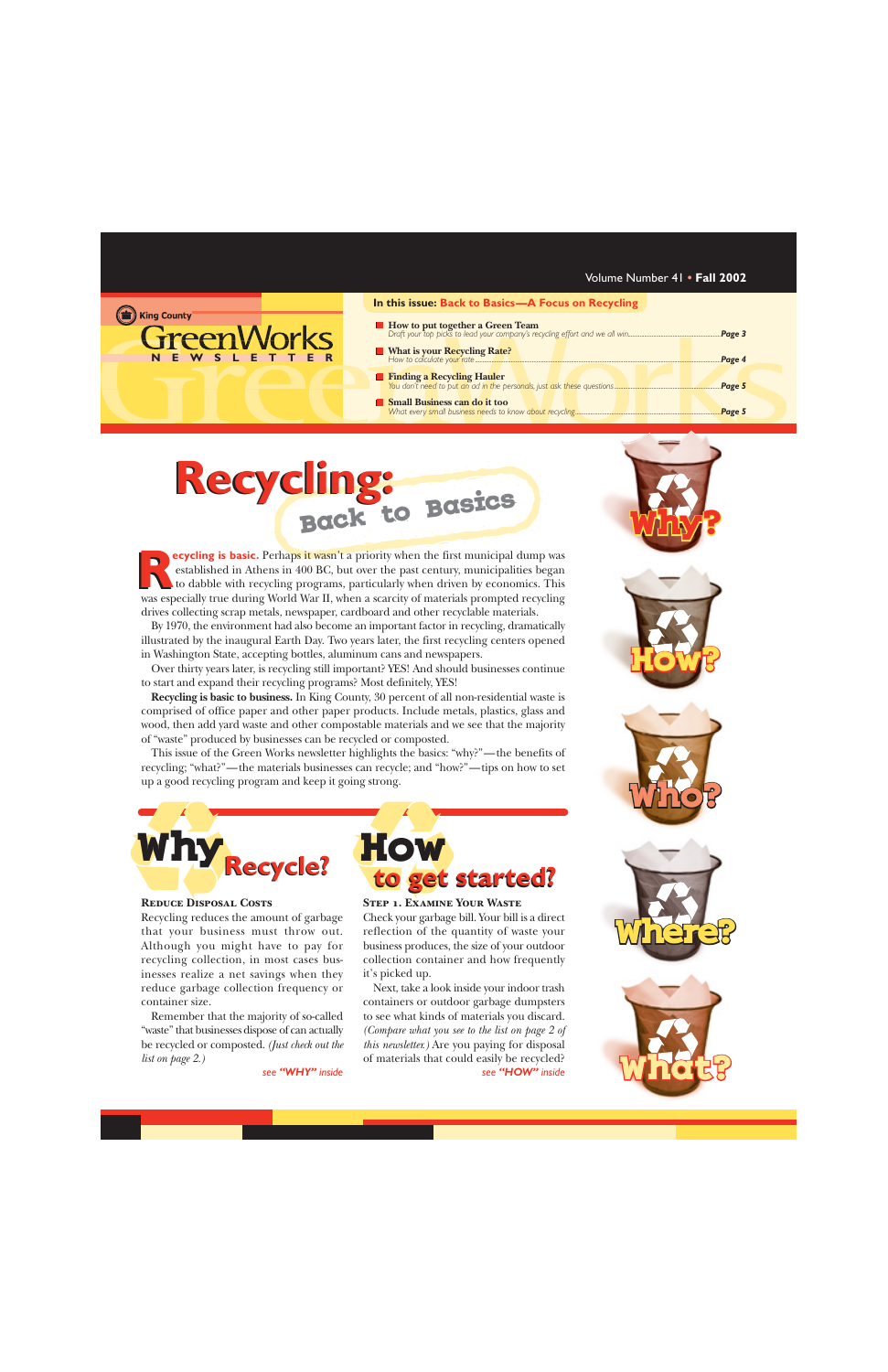<span id="page-1-0"></span>**Recycling: Recycling:**

#### *"WHY" continued*

### **Conserve Energy**

Processing virgin materials often takes more energy than processing recycled materials. For example, aluminum cans made from recycled aluminum require 95 percent less energy to produce than aluminum cans made from virgin bauxite ore.

### **Conserve Resources by Reducing the Need for Virgin Materials**

This is especially critical with nonrenewable resources like metals, but also applies to precious "renewable" resources such as trees. It takes 24 trees to make each ton *(400 reams)* of virgin copier paper.

### **Products Made from Recycled Materials Reduce Pollution**

For every ton of paper products made from recycled newspaper rather than virgin timber, 16 fewer pounds of pollutants are released into the air.

### **REDUCE PRODUCTION OF Greenhouse Gases**

Recycling one ton of office paper prevents 1.43 tons of greenhouse gases from contributing to global climate change.

### **Reduce Need for Landfill Space**

Every yard or ton of material that is recycled is one less yard or ton that needs to be disposed of in a landfill.

Clearly, recycling is a win-win situation. It protects both the environment and our pocketbooks by preventing pollution, preserving natural resources and conserving landfill space. And what's more, individual businesses can save money by recycling.



#### *"HOW" continued*

**Step 2. Find a Recycling Service** Call King County Green Works for a list of recycling haulers, or visit our website at [www.metrokc.gov/greenworks](http://www.metrokc.gov/greenworks) *(select "reuse and recycle database")*. See the article on page 5 for questions to ask haulers.

**Back to Basics**

Remember that even if you have to pay for recycling collection service, you may save money by reducing garbage container size and/or frequency of garbage collection.

### **Step 3. Set Up a Simple Program**

**Materials:** Decide what materials you will recycle. (*See the list of recyclable materials below.)*

**Recycling containers:** Many recycling collection companies provide both indoor and outdoor collection containers. If your service provider does not, call King County Green Works for information. Place recycling containers near garbage containers in each office or cubicle, lunch or break rooms and near copy machines and printers.

**Recycling how to's:** Post simple, clear instructions on or near recycling containers to let employees know what, how and where to recycle. (*[See article on](#page-2-0) [page 3 for tips on promoting participation.\)](#page-2-0)*

**Consolidate materials to be collected:** Assign specific employees or janitorial staff to transfer recyclables from individual workstations to a large indoor storage container. If this is not possible,

ask each employee to take responsibility for their own recyclables. Next, indoor storage containers will need to be emptied into an outdoor recycling container.

### **Step 4: Track Your Success — and Let People Know!**

**Re-examine your waste and make adjustments:** Every few months, check your garbage bill to see how much waste you are producing and how often it's collected. Adjust garbage container size and frequency of collection as needed. Check for opportunities to recycle additional types of materials, increase the size of recycling containers or frequency of collection.

**Calculate your recycling rate:** Increasing your recycling rate is the key to success. Use the Recycling Rate Calculator on page 4 to figure out your recycling rate before your program begins, again after three months, then quarterly or twice per year thereafter.

**Share your success!** Post decreased garbage volumes and increased recycling rates. Use newsletters, signs, and email to motivate employees to continue recycling.

King County Green Works can assist your business to start a recycling program, and keep it going. Please let us help you! Call 206-296-8800 to request information and assistance.





*Most business have not mined the full potential of their recyclables. The following list includes categories of many recyclable materials. For full descriptions of each category, please see* [http://dnr.metrokc.gov/swd/bizprog/rec\\_assist/tips&](http://dnr.metrokc.gov/swd/bizprog/rec_assist/tips&definitions.htm#definitions) [definitions.htm#definitions](http://dnr.metrokc.gov/swd/bizprog/rec_assist/tips&definitions.htm#definitions) *.*

- *• Appliances*
- *• Automotive parts,*
- *tires, oil, etc. • Barrels/drums*
- *• Batteries*
- *Carpet*
- *Construction,*
- *demolition and landclearing materials • Textiles*
- *• Electronics*
- *• Fluorescent lights • Food waste*
	- *Yard waste*
		- *Wood*

*• Pallets • Paper • Plastics:*

*Containers (bottles) Non-container plastics (i.e., scrap, film, molding, sheeting, etc.) • Toner cartridges • Video/Film*

*• Metal*

*• Glass*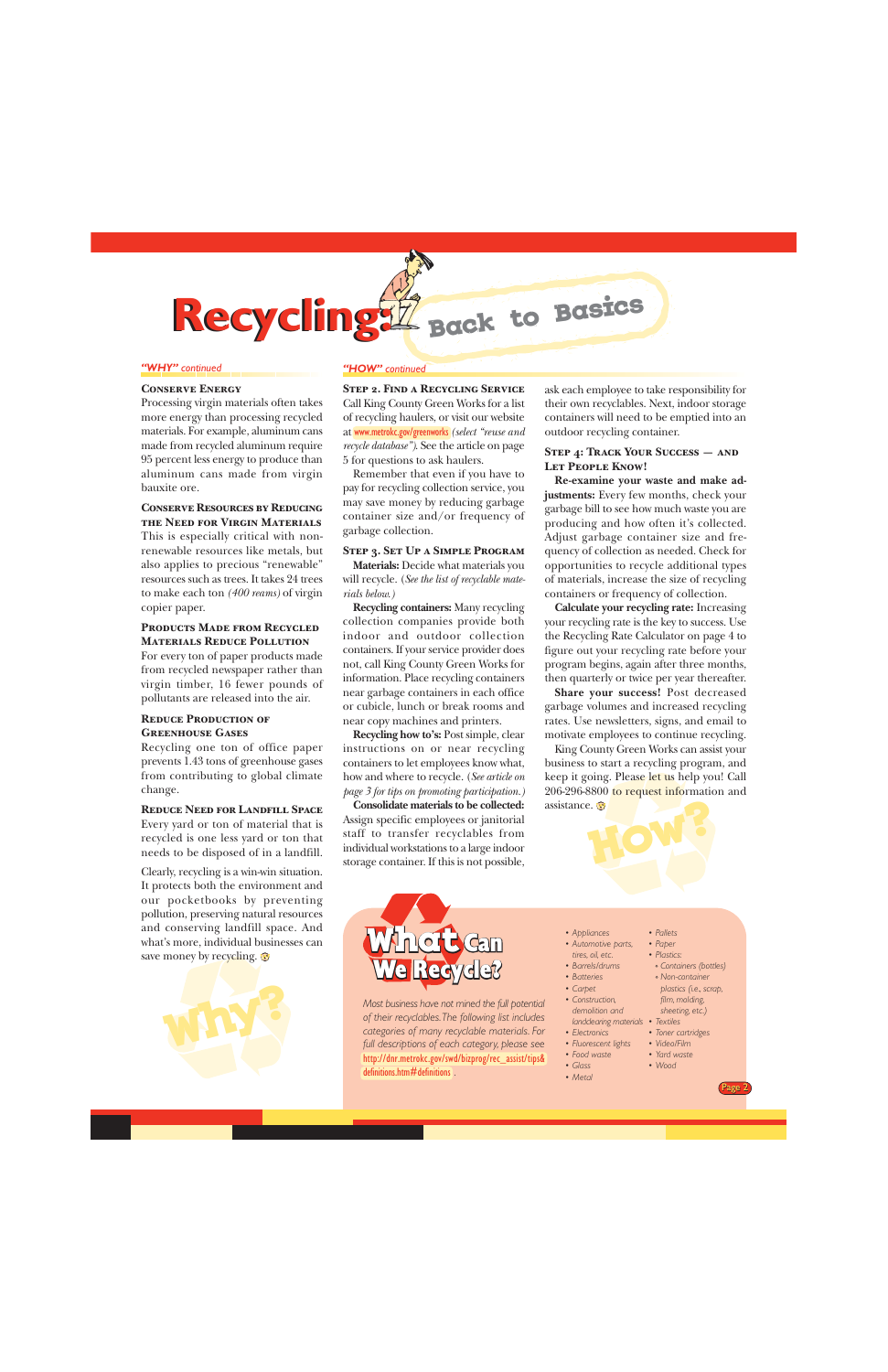### <span id="page-2-0"></span>**How a Green Team a Green Team to put together to put together**

**inter is in the air, and bowl** games are just around the corner. All around Puget **WE ARE SOUNDED Sound, fans are pulling out their purple** and gold sweatshirts and crimson and gray parkas and rooting for their favorite team.

But there's another team that's working hard to make a difference. So fans, let's give a cheer for your (drum roll please)...GREEN TEAM!

So just what is a Green Team and when is their next game? A Green Team is a group of employees that promotes recycling and waste reduction in their work place. In some cases, one individual is designated to oversee the company's recycling efforts. In other businesses, a volunteer group, or "Green Team," designs and initiates the recycling program. And while a Green Team doesn't punt a football or run for touchdowns, they can still have a big impact on our quality of life here in King County.

One important role of Green Team members is to educate and excite other employees about the program. Here are some suggestions to generate enthusiasm around a recycling and waste reduction program:

- **Introduce the program.** Write a memo to all employees introducing the program or include an article explaining the program in your company newsletter.
- **Create a name or slogan** for the program. This consistency will keep the program on employees' minds.
- **Ask King County Green Works staff to assist with a training session.** Slide presentations and staff talks are available.



- **Set recycling goals.** Establish an environmental policy or mission statement committing your company to recycling and preventing waste.
- **Create and display promotional posters** in high-traffic areas. Regularly post recycling levels for all to see.
- **Create contests or incentives,** such as a recycling challenge to see which department has the highest recycling rate.
- **Hold a meeting or throw a party** to kick-off the program.
- **Post lists of recyclable items** and how to recycle them.
- **Post a "Tip of the Week"**—to remind employees of the program while illustrating ideas on how to recycle and reduce waste.
- **Include program information in employee orientation** — get new employees involved right away.
- **Include recycling on staff meeting agendas from time to time** — to remind employees about the program, answer questions and solve problems.

If you're ready to quarterback your own Green Team, contact the King County Green Works Program to help you get started. Call 206-296-8800 and together, we can all win. Go Green Team! ®

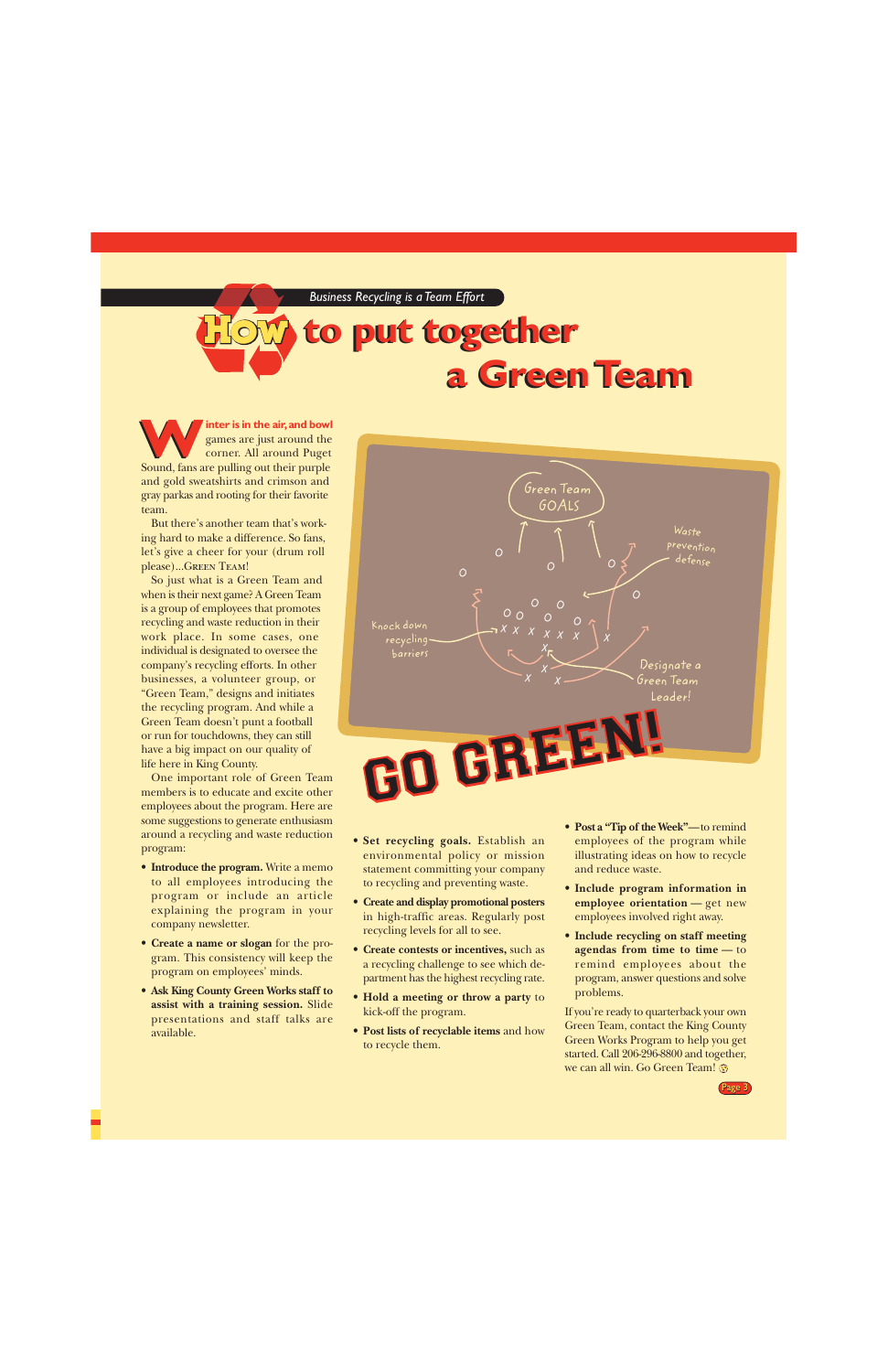<span id="page-3-0"></span>

**alculating your recycling rate** is the best way to establish a baseline to evaluate a recycling program. As you recycle more materials, you can compare your increased recycling rates to decreases in your garbage **alculating your re**<br>
evaluate a recyclin<br>
compare your incr<br>
quantities and garbage bills.

Set a recycling goal of at least 40 percent. Many businesses can recycle and compost up to 70 percent or more of their solid wastes.

### **Simple Two-Step Recycling Rate Calculation**

**STEP 1:** Figure out your company's total amount of monthly solid waste.

How? Add the quantity of *Monthly Garbage* **(A)** to your amount of *Monthly Recycling* **(B)** to calculate your amount of *Monthly Solid Waste* **(C)**.

Ask your garbage and recycling haulers to provide you with monthly garbage and recycling quantities. These should be noted on your bills for garbage and recycling collection service. If your outdoor garbage and recycling containers are full when collected, you can determine the monthly quantities by multiplying the size of the container by the number of pick-ups per month

Be sure you are using the *same* unit of measurement—gallons, yards, pounds, or tons—for both garbage and recyclable materials.

**Step 2:** Divide your amount of *Monthly Recycling* **(B)** by the amount of *Monthly Solid Waste* **(C)** you generate.

### **Example**

### **STEP 1:**

| <b>Monthly Garbage</b><br><b>Monthly Recycling</b><br>Monthly Solid Waste | (A)<br>(B)<br>(C)      | 20<br>26 |
|---------------------------------------------------------------------------|------------------------|----------|
| STEP 2:                                                                   |                        |          |
| <b>Monthly Recycling</b><br>Monthly Solid Waste<br><b>Recycling Rate</b>  | (B)<br>(C)<br>÷<br>(D) | 26<br>23 |

### How it figures:

The garbage quantity is 20 cubic yards per month and the recycling quantity is 6 cubic yards per month, so this organization generates 26 cubic yards of solid waste per month.

It's recycling rate is 23 percent, which is 6 divided by 26. So, what's yours?

Need help figuring out your monthly garbage and recycling quantities? Call King County Green Works at 206-296- 8800 for assistance.

### **Your Worksheet**

| <b>Monthly Garbage</b><br><b>Monthly Recycling</b><br>Monthly Solid Waste | (A)<br>(B)<br>٠<br>(C)<br>$\equiv$ |
|---------------------------------------------------------------------------|------------------------------------|
| STEP 2:                                                                   |                                    |
| <b>Monthly Recycling</b><br>Monthly Solid Waste<br><b>Recycling Rate</b>  | (B)<br>(C)<br>÷                    |



### **Recycli** Help, Links **tormation**

King County Green Works [www.metrokc.gov/greenworks](http://www.metrokc.gov/greenworks) 206-296-8800

King County Recycling and Reuse Database

[www.metrokc.gov/greenworks](http://www.metrokc.gov/greenworks) *(click on "Reuse and Recycle Database") Includes list of recycling haulers and centers*

King County Appliance Recycling Guide [http://dnr.metrokc.gov/swd/resrecy/recycling/](http://dnr.metrokc.gov/swd/resrecy/recycling/appliances.shtml) [appliances.shtml](http://dnr.metrokc.gov/swd/resrecy/recycling/appliances.shtml)

Computer Recovery Project <http://dnr.metrokc.gov/swd/crp.htm>

### King County Construction Recycling Directory [http://dnr.metrokc.gov/swd/bizprog/](http://dnr.metrokc.gov/swd/bizprog/sus_build/contrgde.pdf) sus build/contrgde.pdf

King County Fluorescent Lamp Recycling Website [www.metrokc.gov/hazwaste/fluor/](http://www.metrokc.gov/hazwaste/fluor/)

### King County Recycling Information

Line *(and for hard copies of King County Solid Waste Division Recycling Publications)* 206-296-4466

King County Solid Waste Acceptance Policies [http://dnr.metrokc.gov/swd/swdinfo/](http://dnr.metrokc.gov/swd/swdinfo/acceptpolicy.htm) [acceptpolicy.htm](http://dnr.metrokc.gov/swd/swdinfo/acceptpolicy.htm)

Local Hazardous Waste Management Program [www.metrokc.gov/hazwaste](http://www.metrokc.gov/hazwaste) 206-263-3050

Washington State Department of Ecology [www.ecy.wa.gov](http://www.ecy.wa.gov) 1-800-RECYCLE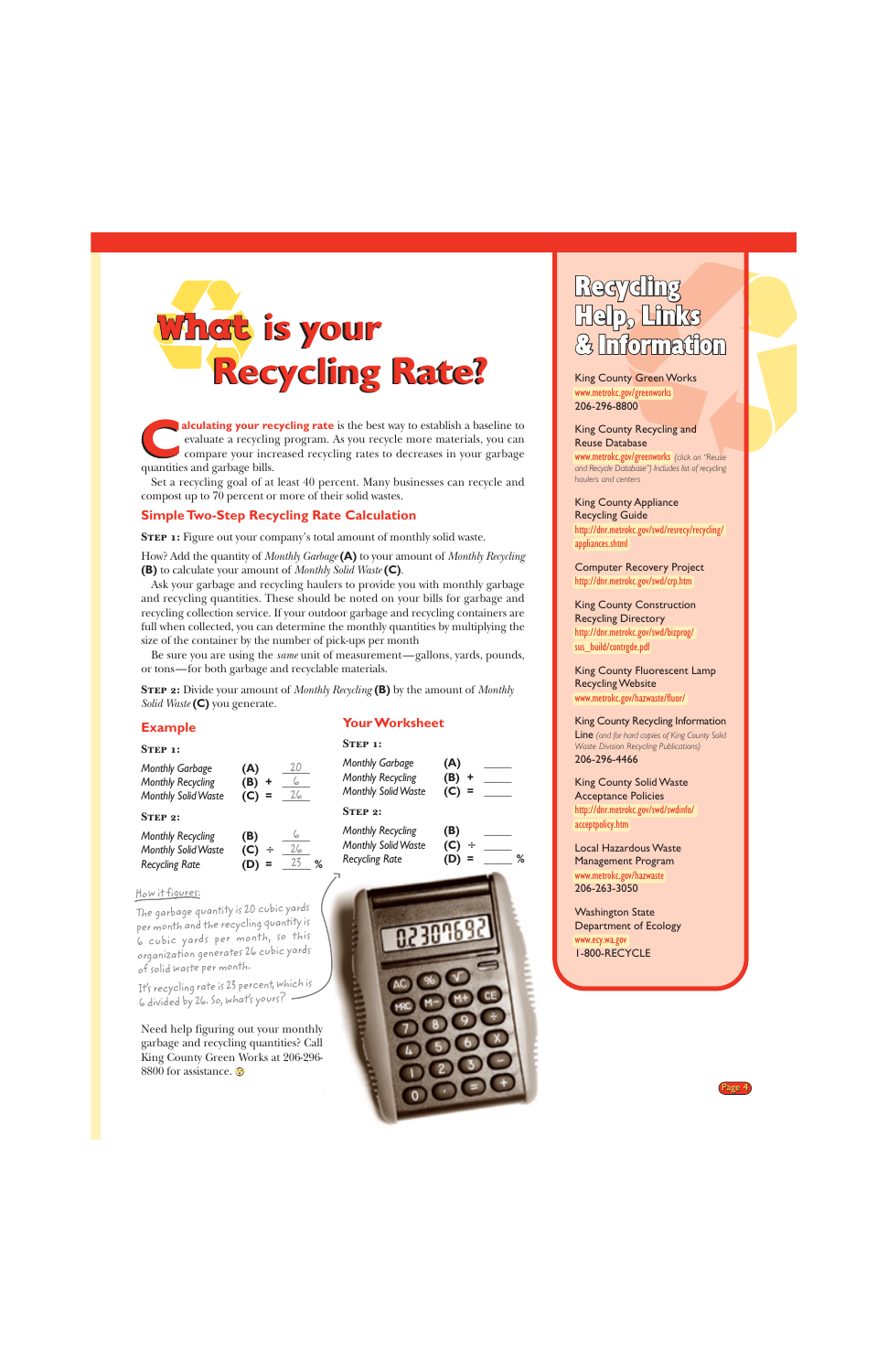<span id="page-4-0"></span>

*So you run a small business. You have all the right intentions, but don't recycle because you believe it's simply not practical.*

*You may have this list of perceived obstacles: Not enough storage…not enough volume…not enough program start-up capital…no recycler willing to make pick-ups…just not enough time.*

*Well, you don't necessarily need a lot of storage space or recycling volumes to initiate a recycling program and it doesn't need to cost you an arm and a leg. And if your time is limited, King County Green Works can help. Call us at 206-296-8800.*

### Here are a few options:

- ❏ *Contact a small recycling company or your garbage hauler. Some can provide recycling services to small businesses for a nominal fee.*
- ❏ *Sell or drop off your recyclables. Many recycling centers pay for certain separated materials when you bring them in. This revenue could go to the employee responsible, or perhaps into an employee "entertainment fund."*
- ❏ *Partner with neighboring businesses to increase your volume of recyclables. This will provide leverage with potential haulers.*
- ❏ *Recycling collection events are offered by some cities in King County for the businesses in those cities. Call King County Green Works for information.*
- ❏ *Bring selected materials to King County Transfer Stations. Recycling bins are at all locations except Algona Transfer Station. Materials accepted free of charge: mixed paper, cardboard, newspaper, aluminum cans, clean foil, tin cans with labels removed, glass bottles and jars, and plastic bottles (#1 PET and #2 HDPE).*

*Please note: Recycling space is limited at many transfer stations, so it may not be practical to use these stations to recycle large loads of certain materials (e.g., cardboard).*



**o you've decided to start a** recycling program. You've identified and listed the materials you so **you've decided to start a** recycling program. You've identified and listed the materials you would like to recycle. Now it's time to find

There are a variety of companies offering commercial recycling collection service. Before making a decision, call several and ask them the questions listed below. You want to establish a long-term relationship that will serve you both

For a list of haulers, refer to King County's Reuse and Recycling Database *[\(see Recycling Help, Links and Information](#page-3-0)*

Your business location and your volumes of recyclable materials may make the difference between a hauler's profit and loss on your account. Some haulers specialize in collecting certain materials; others collect a wide range. Depending on your business, you may need to establish a relationship with one or more

A note about the cost of recycling collection: depending upon how much you recycle, you may be able to decrease garbage costs by reducing the size of your garbage dumpster or the frequency of your garbage collection. The savings can be used to pay for the cost of recycling

If the volume of materials your business generates is too small to be considered for collection, don't be discouraged. See the sidebar on this page for small business

a hauler to collect the materials.

practically and financially.

*sidebar on page 4).*

haulers.

collection.

recycling options.

### n<sub>el</sub>, strong to ask<br>**Questions to ask**<br>prospective haulers **prospective haulers**

### **About the Basics:**

- ❏ Which materials do you collect? Must they be separated or can they be mixed together *(commingled)*?
- ❏ What are the minimum volumes or weight for collection?
- ❏ How frequently do you collect?
- ❏ Do you offer free collection for any materials?
- ❏ What do you charge to collect recyclables?

### **About Dumpsters:**

- ❏ Do you provide dumpsters or other outside collection containers? What size dumpster would you recommend? Is there an extra fee?
- ❏ Do you provide indoor desk-side recycling containers? If so, are they labeled with a list of materials accepted in the program?
- ❏ Do you provide signs and materials to educate our staff on contaminants, what can and cannot be included in the recycling bins, etc.?
- ❏ What kinds of contaminants should be avoided?

### **About Customer Service:**

- ❏ Can you provide references?
- ❏ Would you provide us with data on how much material we recycle? If so, how frequently would you provide us with this information?

*If the hauler also collects garbage for your business, ask them if they'll provide data on garbage volumes. With this information, you can easily monitor decreased garbage volume and calculate your recycling rate.*

Page 5